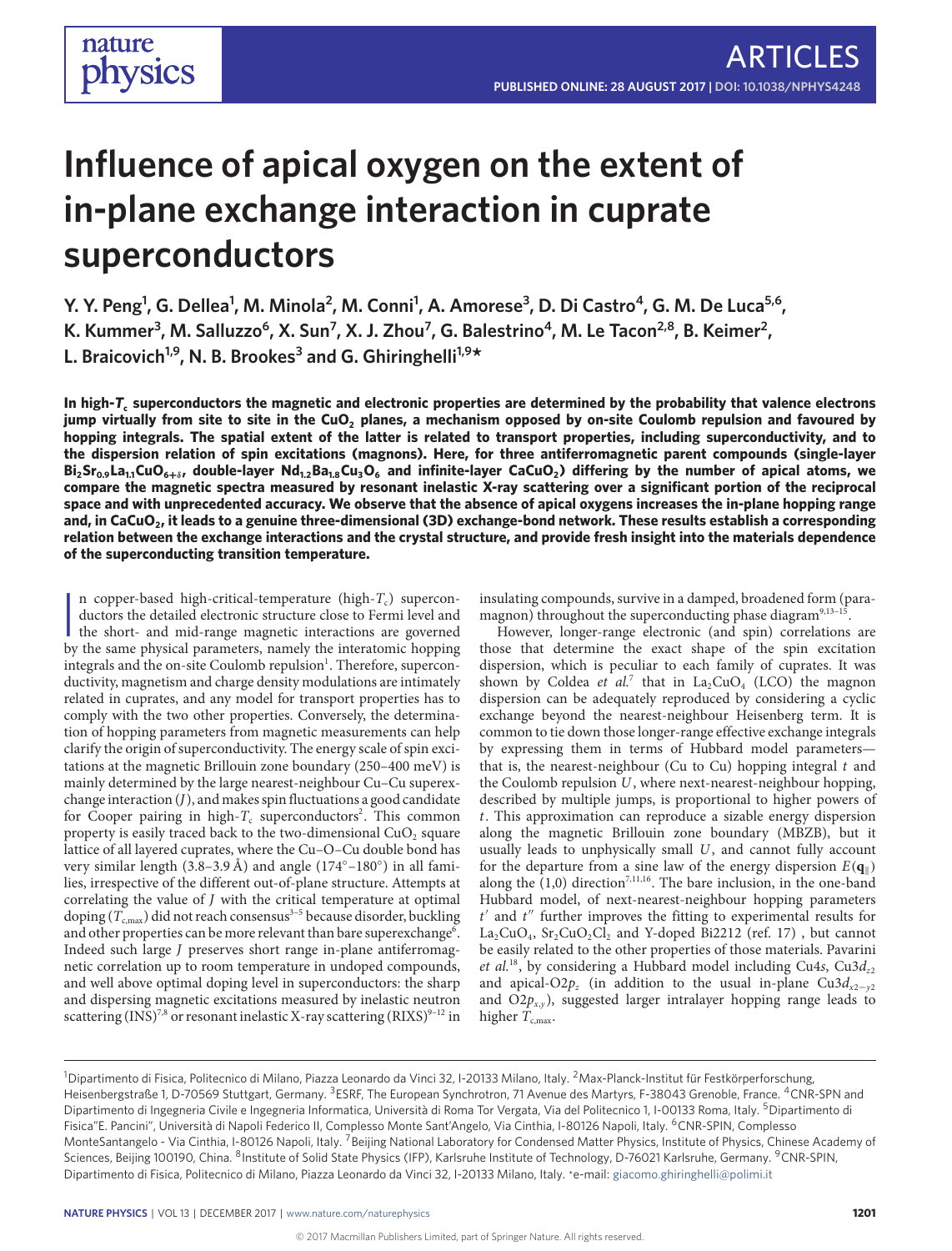<span id="page-1-0"></span>

**Figure 1 | In-plane momentum dependence of the magnetic excitations of antiferromagnetic layered cuprates measured by RIXS at the Cu L<sup>3</sup> resonance.** a–**c**, Partial crystalline structures of Bi<sub>2</sub>Sr<sub>2−*x*</sub>La<sub>x</sub>CuO<sub>6</sub>, NdBa<sub>2</sub>Cu<sub>3</sub>O<sub>6+</sub>*x* and CaCuO<sub>2</sub>. d–f, Spin-wave dispersion of heavily underdoped Bi<sub>2</sub>Sr<sub>2−*x*</sub>La<sub>x</sub>CuO<sub>6</sub> ( $p$  = 0.03), undoped NdBa<sub>2</sub>Cu<sub>3</sub>O<sub>6+x</sub>, and CaCuO<sub>2</sub>, respectively, along the high-symmetry momentum trajectory indicated in the inset of **f**. Elastic peaks were subtracted for a better visualization of the low-energy features. **g**–**i**, Raw spectra for Bi2201, NBCO and CCO, respectively, at high-symmetry points  $\mathbf{q}_{\parallel}$  =(0.25, 0.25) (red) and  $\mathbf{q}_{\parallel}$  =(0.48, 0) (black) belonging to the antiferromagnetic Brillouin zone boundary: the comparison highlights the differences in intensity, energy and width between the two points, and the actual elastic contribution.

Here, by exploiting the new experimental capabilities of Cu L<sup>3</sup> edge RIXS, we determine the magnon dispersion of three antiferromagnetic (AF) cuprates over the whole magnetic Brillouin zone, analyse the results within the Heisenberg model with extended exchange terms, and relate them to the crystalline structure. Figure [1](#page-1-0) provides a comprehensive overview of our experimental results for three materials differing by the number of apical oxygens per Cu atom: single-layer  $Bi_2Sr_{0.9}La_{1.1}CuO_{6+\delta}$  (Bi2201,  $p = 0.03$ ) (ref. [19\)](#page-5-15), bilayer  $Nd_{1.2}Ba_{1.8}Cu_3O_6$  (NBCO) (ref. [20\)](#page-5-16) and infinite-layer CaCuO<sub>2</sub> (CCO) (ref. [21\)](#page-5-17). RIXS spectra were measured at equally spaced points in the in-plane reciprocal space, along the  $(1/4, 1/4) \rightarrow (1/2, 0) \rightarrow (0, 0) \rightarrow (0.3, 0.3)$  path (Fig. [1f,](#page-1-0) inset), fully representative of the first magnetic Brillouin zone. The out-of-plane momentum  $L \neq 0$  changes along the path and differs from sample to sample. Bi2201 is constituted by two  $CuO<sub>2</sub>$  planes per unit cell with a (1/2, 1/2) stacking offset, each with two symmetrical apical O atoms per Cu site, highlighted by the elongated octahedron in Fig. [1a.](#page-1-0) The Cu–O sheets are very distant from each other, resulting in a very weak inter-planar magnetic coupling. In contrast, in NBCO the two  $CuO<sub>2</sub>$  planes per unit cell are only 3.2 Å apart, and only one apical O per in-plane Cu contributes to the pyramid depicted in Fig. [1b.](#page-1-0) In CCO the absence of apical ligands allows the infinite, compact stacking of  $CuO<sub>2</sub>$  layers, with similar separation as in NBCO (Fig. [1c\)](#page-1-0). The colour maps of Fig. [1d–f](#page-1-0) show important differences, beyond the overall similar dispersion shape, intensity and energy scale. Near the point (0, 0) in the two-dimensional (2D)

reciprocal space, spin-wave excitations have vanishing energy and intensity in Bi2201, while they have nonzero energy and intensity in NBCO and CCO. In NBCO this corresponds to the gapped branch at (1/2,1/2) seen in YBCO with INS (refs [22,](#page-5-18)[23\)](#page-5-19) and is due to the antiferromagnetic coupling between the adjacent  $CuO<sub>2</sub>$  planes. The other branch, expected to go to zero at (0, 0), is not visible because its intensity vanishes while approaching the zone centre. The nonzero spin-wave energy of CCO near (0, 0) is due to the interlayer magnetic coupling as well. In addition, the infinite-layer structure gives rise to a long-range out-of-plane spin correlation, as demonstrated below. For all samples the dispersion along the  $(1/4, 1/4) \rightarrow (1/2, 0)$  line is larger than previously found in  $La_2CuO_4$  (LCO),  $Sr_2CuO_2Cl_2$  (SCOC) and Bi2212; and in CCO it is almost double than that in NBCO and Bi2201. In (1/2, 0) the width of the magnon peak is clearly larger than in (1/4, 1/4), well beyond the instrumental resolution (see Fig. [1g to i\)](#page-1-0). This common feature was observed earlier in several square-lattice AF systems<sup>[8,](#page-5-6)[16,](#page-5-12)[24](#page-5-20)</sup> and discussed in terms of possible coupling to higher-energy  $\Delta S = 1/2$  'spinon' excitations<sup>[25](#page-5-21)</sup>. Whether the cross-section for such higher-energy excitations is stronger in RIXS than INS, thus leading to systematic differences around (1/2, 0) between the two techniques, is still unclear and will have to be further investigated<sup>[8](#page-5-6)</sup>.

The raw spectra shown in Fig. [2](#page-2-0) were decomposed into a resolution-limited elastic peak, a resolution-limited phonon excitation, a weak resolution-limited bi-phonon excitation<sup>[26](#page-5-22)</sup>, an intense single-magnon peak and the bi-magnon tail (details in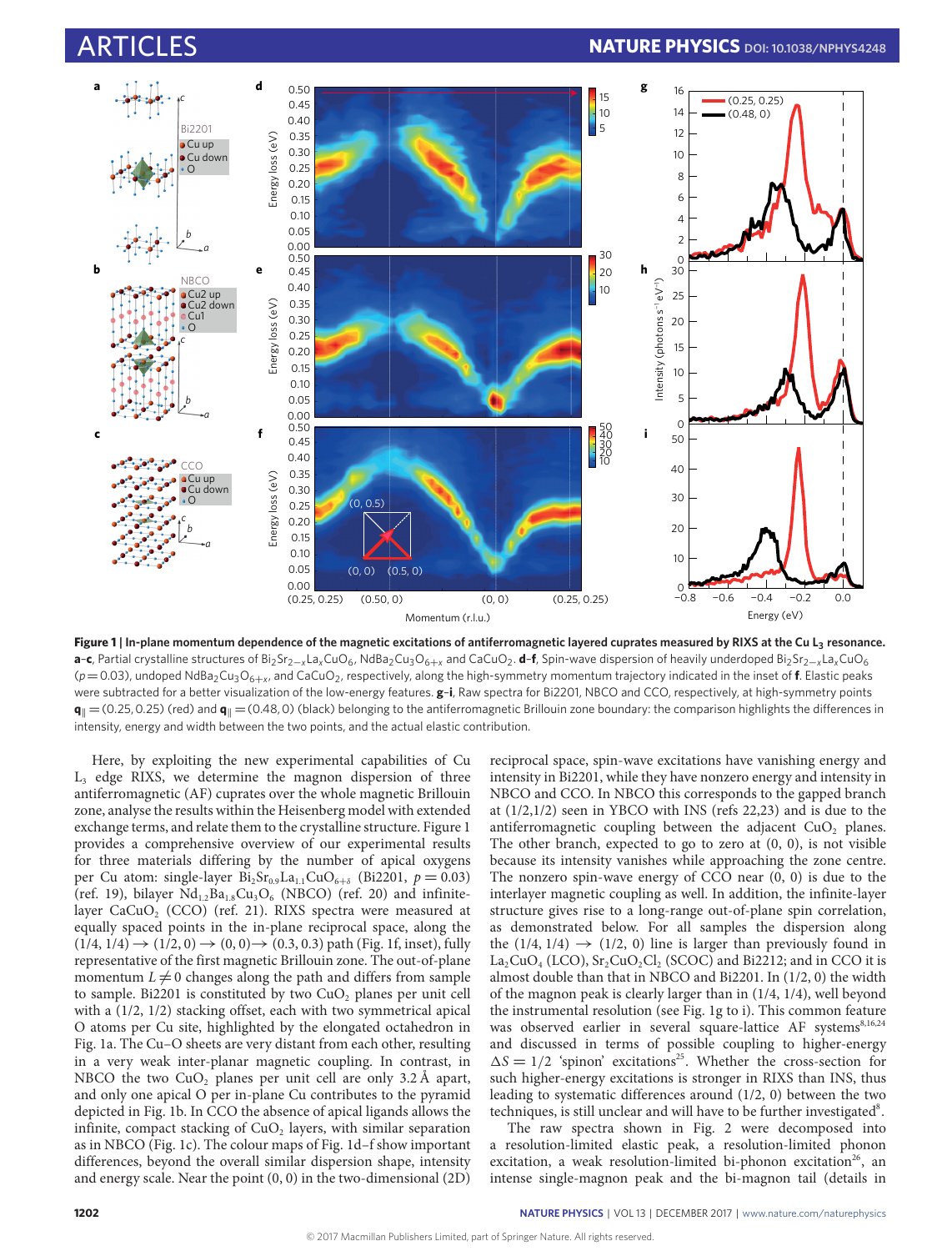<span id="page-2-0"></span>

**Figure 2 | Spectral fitting and three-dimensional dispersions of magnetic excitations in layered cuprates. a**–**c**, The raw RIXS spectra for Bi2201 (**a**), NBCO (**b**) and CCO (**c**) measured at equally spaced positions along in-plane high-symmetry directions described in the inset of Fig. [1f.](#page-1-0) Each spectrum is shifted vertically for clarity. Examples of the five (three) peaks decomposition described in Supplementary Text and Supplementary Fig. 3 (Supplementary Fig. 5) are shown in the bottom spectra. Circles denote the peak positions of spin excitations determined by fitting. **d**, In CCO, dispersion of the peak at the zone centre along the normal direction of the CuO<sup>2</sup> planes: (0.015,0, *L*) trajectory for *L*=0.24–0.46. **e**, Summary of the (δ, 0, *L*) dispersions of magnetic excitations for CCO (δ=0.015), superlattice CCO/STO (δ=0.05) and NBCO (δ=0.02). The *L* values are reduced to symmetry-equivalent reciprocal-space points within the 0–0.5 interval. The black line (blue dashed line) is the dispersion calculated with a *J*<sup>⊥</sup> =4.3 meV (6.2 meV) for CCO (NBCO). The error bars reflect the accuracy of the fitting procedure as detailed in Supplementary Information.

Supplementary Information). Besides the large dependence on the in-plane wavevector for all samples, the magnetic peak of CCO disperses also normally to the planes, along (0.015, 0, L) (Fig. [2d\)](#page-2-0), constructing a three-dimensional (3D) exchange-bond network. To understand the long-range out-of-plane spin correlation we have grown and measured a  $(CaCuO<sub>2</sub>)<sub>3uc</sub>/(SrTiO<sub>3</sub>)<sub>2uc</sub> superlattice$ where the AF structure is made inherently 2D by the intercalation of  $SrTiO<sub>3</sub>$  (STO) sheets to form a sort of artificial tri-layer cuprate. Consequently, the zone-centre gap is L-independent in  $(CCO)_{3uc}/(STO)_{2uc}$  superlattice, as in NBCO but at variance from pure CCO (Fig. [2e\)](#page-2-0). Interestingly, although the in-plane dispersion is the same in CCO and the CCO/STO superlattice (Supplementary Fig. 7), superconductivity has been realized in the CCO/STO superlattice<sup>[21](#page-5-17)[,27](#page-5-23)</sup>, but not in the perfect infinite layer<sup>[28](#page-5-24)</sup>.

The magnon peak energy dispersions of our samples are presented in Fig. [3a–d](#page-3-0) together with that of LCO measured by INS (ref. [16\)](#page-5-12). The experimental points are fitted with three models of increasing complexity and exchange integral spatial extent. Following ref. [29](#page-5-25) we initially fitted all magnon dispersions with a simple nearest-neighbour Heisenberg model based on one effective in-plane exchange  $J_{\parallel}$  parameter and two interlayer couplings  $J_{\perp 1}$  and  $J_{\perp 2}$ , neglecting the magnetic anisotropy (Fig. [3e\)](#page-3-0). The values of  $J_{\parallel}$  are shown in Fig. [3h](#page-3-0) and do not follow an obvious trend versus the number of apical oxygens. The model correctly  $\alpha$  accounts for the *L*-dependence (independence) of the spin gap and gives  $E\left(0,0,(1/2)\right) \simeq 2\sqrt{2J_{\parallel}J_{\perp}}\left(2\sqrt{J_{\parallel}J_{\perp}}\right)$  in CCO (NBCO), where  $J_{\perp} = J_{\perp 1} = J_{\perp 2}$  for CCO,  $J_{\perp} = J_{\perp 1}$  for NBCO and neglecting the bilayer coupling  $J_{\perp 2}$ . Namely we find  $J_{\parallel}$  ( $J_{\perp}$ ) = 158 meV (4.3 meV) for CCO and 123 meV (6.2 meV) for NBCO, which is comparable to  $125 \pm 5$  meV (11  $\pm$  2 meV) found for YBCO with INS (refs [22,](#page-5-18)[23\)](#page-5-19).

Although the simple nearest-neighbour Heisenberg model provides reasonable estimations of  $J_{\parallel}$  and  $J_{\perp}$ , the large experimental dispersion along the MBZB calls for a better description of the inplane magnetic interactions. Therefore, we fitted our experimental

results with the one-band Hubbard model with nearest-neighbour hopping t as in ref. [7,](#page-5-5) but keeping the same definition of  $J_{\perp}$ for NBCO and CCO. We replaced  $J_{\parallel}$  by three in-plane magnetic interactions up to second-nearest neighbours that are ultimately expressed by only two independent parameters, J and  $J_c$  (or t and U) (Fig. [3f\)](#page-3-0). There,  $J = 4(t^2/\bar{U}) - 24(\bar{t}^4/U^3)$  is the nearest-neighbour Cu–O–Cu superexchange integral, and  $J_c = 80(t^4/U^3)$  is the socalled 'ring exchange' involving the four atoms of a plaquette. It can be shown that the maximum of magnon energy

<span id="page-2-2"></span><span id="page-2-1"></span>
$$
E_{\text{max}} = E\left(\frac{1}{2}, 0, L\right) = 2Z_c\left(J - \frac{J_c}{10}\right) \tag{1}
$$

is mainly set by  $J$ , whereas  $J<sub>c</sub>$  determines the energy dispersions along the zone boundary,

$$
\Delta E_{\text{MBZB}} = E\left(\frac{1}{2}, 0, L\right) - E\left(\frac{1}{4}, \frac{1}{4}, L\right) = \frac{3}{5} Z_c J_c \tag{2}
$$

where  $Z_c = 1.18$  is a renormalization factor accounting for quantum fluctuations<sup>[30](#page-5-26)</sup>. The fitting values are listed in Table [1](#page-3-1) and summarized in Fig. [3i,](#page-3-0) together with the trend lines following equations [\(1\)](#page-2-1) and [\(2\).](#page-2-2) The fitting curves (dashed lines in Fig. [3a–d\)](#page-3-0) are very satisfactory overall. However, the corresponding Hubbard model parameters imply  $U < 6t$  for all samples, except LCO: as a consequence U is much smaller than that obtained from ARPES (ref. [31](#page-5-27) and references therein), and the large-U hypothesis at the basis of the Hubbard model is not fulfilled.

This inadequacy of the one-band Hubbard model with only nearest-neighbour hopping in accounting for the details of magnon dispersion in cuprates is a longstanding issue that has led to the extension of the model with the second-nearest-neighbour direct hopping parameters  $t'$  and  $t''$  (refs [32](#page-5-28)[,33\)](#page-5-29). Preferring a more phenomenological approach, we have simply relaxed the fitting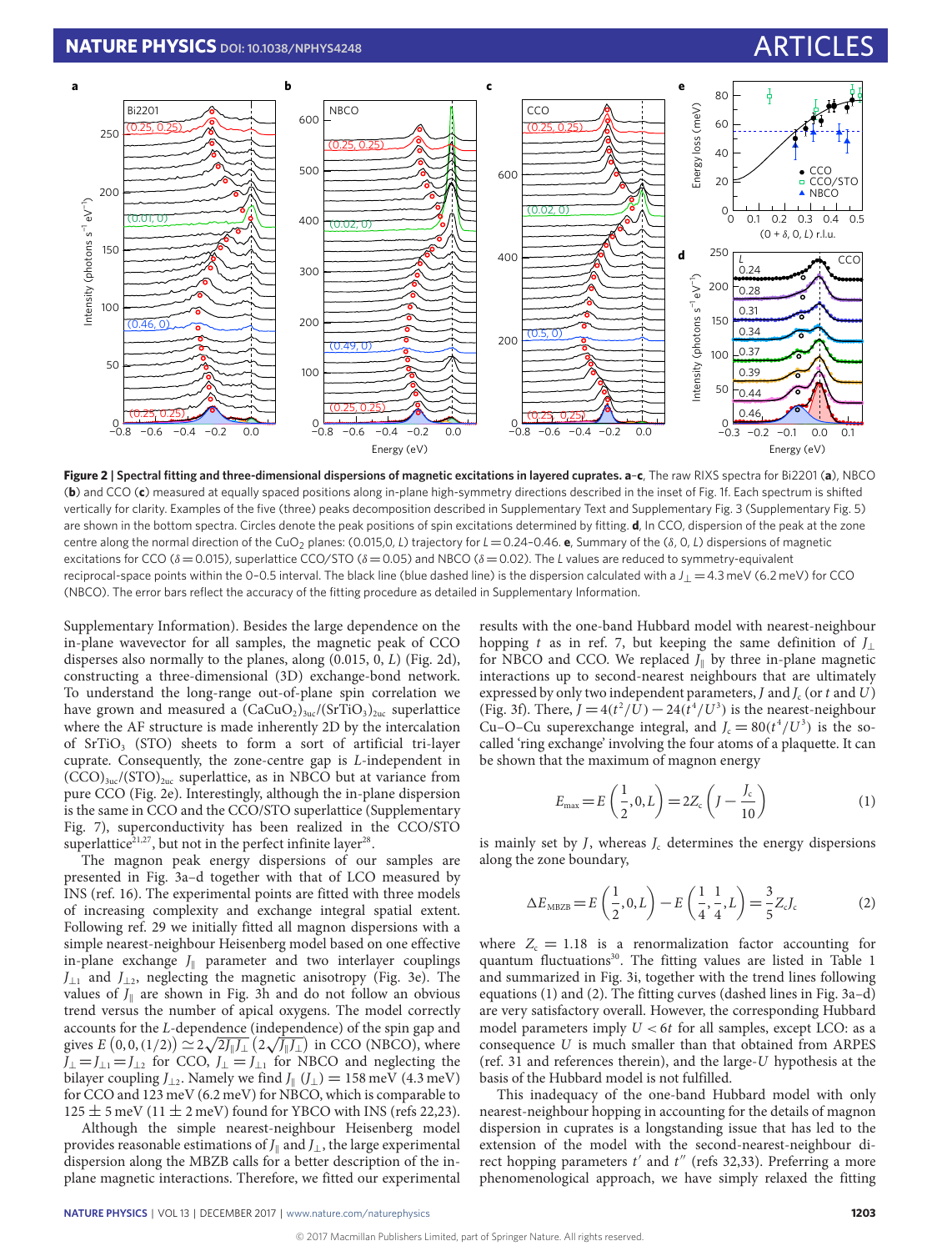<span id="page-3-0"></span>

**Figure 3 | Dispersion of the spin excitations and comparison to model calculations. a**–**d**, Experimental magnon dispersion along the high-symmetry direction in antiferromagnetic Bi2201, NBCO, CCO (RIXS) and LCO (INS) (ref. [16\)](#page-5-12), as indicated, fitted using the nearest-neighbour Heisenberg (nnH) model (dotted line), the one-band Hubbard (1bH) model (dashed line) and the phenomenological linear spin-wave Heisenberg model with four nearest-neighbour coupling parameters (4J<sup>eff</sup>) (thick line). The error bars are smaller than symbol dimensions. **e-g**, Schematics of the nnH, 1bH and 4J<sup>eff</sup> Heisenberg models, respectively. **h**, The *J*<sub>||</sub> values determined from the nnH model. **i**, Linear dependence of  $E_{\text{max}} = E(1/2, 0)$  (left/top axis, black symbols) and of  $\Delta E_{\text{MBZB}}$ (right/bottom axis, red symbols) versus the one-band Hubbard model parameters *J* and *J*<sup>c</sup> as defined in **f**; the lines follow equations (1,2) of the text. **j**, Effective parameters of the phenomenological spin-wave model based on four in-plane J<sup>eff</sup> parameters as defined in **g**, and J⊥ for NBCO and CCO.

<span id="page-3-1"></span>**Table 1 | The one-band Hubbard model parameters resulting from the least-squares fitting of the Bi2201, NBCO and CCO (present work) and LCO (ref. [16\)](#page-5-12) spin-wave dispersion experimental data and leading to the dashed curves in Fig. [3a–d.](#page-3-0)**

|               | n | $ZCu-O$                  | $E_{\text{max}}$ | $\Delta E_{MBZB}$ |     |     |        | U/t |
|---------------|---|--------------------------|------------------|-------------------|-----|-----|--------|-----|
| LCO           |   | 2.42                     | 325              | 38                | 140 | 41  | $\sim$ | 8.7 |
| <b>Bi2201</b> |   | 2.58                     | 326              | 80                | 148 | 92  | $\sim$ | 6.2 |
| <b>NBCO</b>   |   | 2.38                     | 289              | 86                | 130 | 106 |        | 5.5 |
| CCO           |   | $\overline{\phantom{a}}$ | 400              | 157               | 182 | 206 |        | 4.9 |

*n* and *z<sub>Cu−O</sub>* are the number of apical oxygens and their distance in Å, respectively. The other parameters *E*<sub>max</sub>,  $\Delta E_{MRZB}$  and *J* are expressed in meV. A more complete parameter set is listed in Supplementary Table 2.

constraints, abandoning the Hubbard model and adding longer-range effective exchange terms up to fourth-nearest neighbours<sup>[34](#page-5-30)</sup>, as illustrated in Fig. [3g;](#page-3-0) we have also tested longer-range parameters, up to sixth-nearest neighbours and found that fittings improve only marginally (Supplementary Fig. 9). Therefore, we base our analysis on the  $4J<sup>eff</sup>$  model fitting. The resulting dispersion is given in Fig. [3a–d](#page-3-0) by the solid lines, which are considerably closer to the experimental points than the dashed ones: the fitting improves particularly at the intermediate  $q_k$  values, and the residual error is 2 to 3 times smaller. The  $4J^{\text{eff}}$  parameters are listed in Supplementary Table 3 and plotted in Fig. [3j.](#page-3-0) The main result is that the negative (ferromagnetic) exchange across the diagonal of the plaquette  $(J_2^{\text{eff}})$ , and the positive (antiferromagnetic) coupling with next-nearest neighbour along the edge  $(J_3^{\text{eff}})$  both grow from LCO to Bi2201, to NBCO, to CCO, indicating an increasing importance of longer-range interactions. We note that  $J_2^{\text{eff}}$  is consistently negative, providing a ferromagnetic coupling along the diagonal that acts to stabilize the antiferromagnetic structure. In contrast,  $J_3^{\text{eff}}$  is positive, introducing frustration along the Cu–O–Cu direction, where the second-neighbour moments are parallel despite their antiferromagnetic coupling.

In summary, the fittings with the two models going beyond nearest-neighbour interaction have shown that 'less' apical oxygens imply larger zone boundary dispersion  $\Delta E_{\text{MBZB}}$ , and larger dispersion requires larger long-range exchange parameters  $(J_c)$ , or  $J_2^{\text{eff}}$ ,  $J_3^{\text{eff}}$ ); conversely we confirm that  $E_{\text{max}}$ , the maximum energy at (1/2,0), and the related nearest-neighbour exchange parameters  $(J_{\parallel}, J, J_{1}^{\text{eff}})$  are not univocally related to apical oxygens. To complete this phenomenological analysis we look also at the ligand field excitations, easily accessible by RIXS, and known to be strongly influenced by the local coordination of the Cu ion<sup>[35](#page-5-31)</sup>. In particular, in the spectra of Fig. [4a](#page-4-0) we highlight the energy of the  $3d_{z^2}$  orbital excitation  $(E_{z^2})$  as obtained from the *dd*-excitation region of the RIXS spectra. The assignment of the  $3d_{z^2}$  orbital excitation in CCO was unambiguously verified by referring to the spectra analysed in ref. [35](#page-5-31) and with the ab initio quantum chemical calculations of ref. [36.](#page-5-32) The local coordination of CCO/STO consists of two  $CuO<sub>2</sub>$  planes with no apicals (the inner one and that facing the  $Ca^{2+}$  plane) and one plane with one apical oxygen belonging to the SrO layer (ref. [21\)](#page-5-17). The dd excitations in CCO/STO are very similar to that of CCO due to the small average fraction of apical oxygen per Cu site in the former (Fig. [4a\)](#page-4-0). We find that  $E_{z^2}$  is positively correlated with  $\Delta E_{\text{\tiny MBZB}}$ , as illustrated in the bottom panel of Fig. [4b.](#page-4-0) Here, closer apical oxygens are known to reduce the split-off energy of the  $3d_{z^2}$  orbital and to increase its weight in the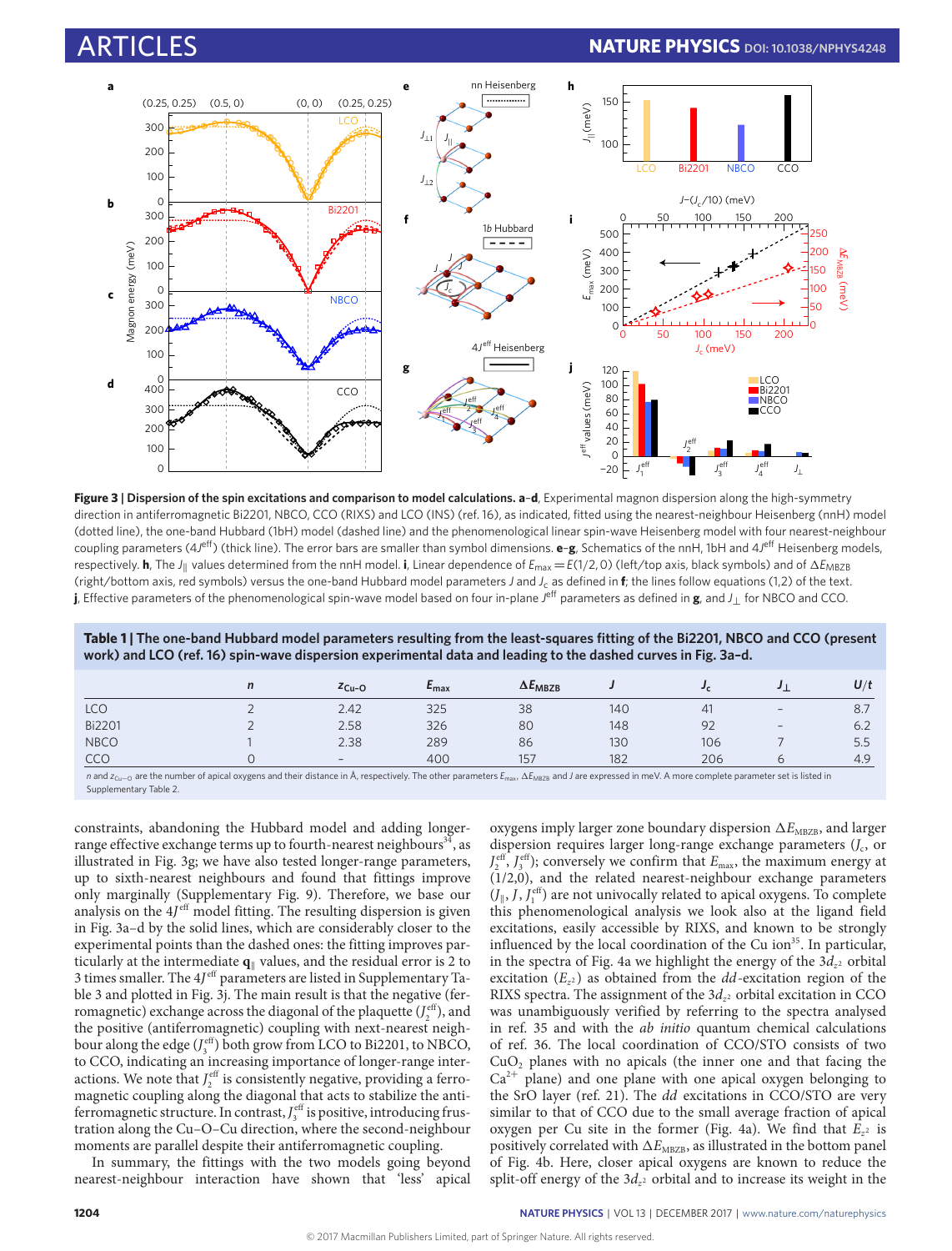<span id="page-4-0"></span>

**Figure 4 | Phenomenological relation of the spin-wave dispersions with ligand field** *d<sup>z</sup>* **<sup>2</sup> orbital excitations and exchange range parameter. a**, Normalized RIXS spectra, measured at **q**<sub>||</sub> ∼(0.48,0) with π-polarization, in the *dd* excitation region: the *d*<sub>z</sub>2 orbital components are shown as thin lines. The local Cu-O coordination is sketched in the inset. For CCO/STO the distance between two nearby CuO<sub>2</sub> planes is not to scale due to space limitations. **b**, Correlation of the exchange range parameter (r<sub>J</sub>) defined in the text (top) and the energy of Cu d<sub>z</sub>2 (bottom) with  $\Delta E_{\text{MBZB}}$ . Data of Sr<sub>2</sub>CuO<sub>2</sub>Cl<sub>2</sub> (SCOC) (refs [8,](#page-5-6)[11\)](#page-5-11), Ca<sub>2</sub>CuO<sub>2</sub>Cl<sub>2</sub> (CCOC) (ref. [12\)](#page-5-8) and Bi<sub>2</sub>Sr<sub>2</sub>YCu<sub>2</sub>O<sub>8</sub> (Bi2212) (ref. [17\)](#page-5-13) are also included. The open red symbols are obtained from the 1b Hubbard model according to equations [\(1\)](#page-2-1) and [\(2\)](#page-2-2) and Supplementary Equation 29; the full black points are obtained from the 4J<sup>eff</sup> Heisenberg model. The inset shows  $\tau_{\rm c,max}$  plotted against the range parameter  $r_{\rm J}$ . The  $\tau_{\rm c,max}$  values follow ref. [6.](#page-5-4) The shadows highlight trends and are not intended to propose analytical relationships.

ground state<sup>[35](#page-5-31)</sup>: it appears clearly that apical oxygens tend to localize charge in the  $3d_{z^2}$  orbitals, thus producing an effective screening by the polarizable charge reservoir layer<sup>[37](#page-5-33)</sup>.

Then the crucial question arises: how much are apical oxygens influencing superconductivity in cuprates? Pavarini et al.<sup>[18](#page-5-14)</sup> pointed out that the maximal  $T_{\rm c}$  in each family of cuprates scales with the next-nearest-neighbour hopping, which grows with the distance of apical oxygen to the  $CuO<sub>2</sub>$  plane. The link between exchange parameters and hopping integrals is not straightforward, and more sophisticated theoretical work is needed to map the effective J values into multi-band and multi-hopping parameters. However, inspired 0 by the hopping range parameter  $r \sim (t'/t)(r \sim (|t'| + |t''|/|t|))$ discussed in ref. [18](#page-5-14) (ref. [38\)](#page-5-34), and considering that  $J_1^{\text{eff}}$ ,  $J_2^{\text{eff}}$  and  $I_3^{\text{eff}}$  are related to  $t^2$ ,  $(t')_{\text{eff}}^2$  and  $(t'')^2$ , respectively<sup>[33](#page-5-29)</sup>, we define  $I_3^{\text{er}}$  are related to  $r_J = \left(\sqrt{|J_2^{\text{eff}}|} + \sqrt{J_3}\right)$  $\binom{eff}{3}$ /  $(t)$  $\tilde{\overline{J}}^{\text{eff}}_{_1}$  $\int_1$ . In Fig. [4b](#page-4-0) we show that  $r_1$  increases with  $\Delta E_{\text{MBZB}}$ , therefore validating its definition as 'exchange range parameter'. In the inset we plot  $T_{\mathrm{c,max}}$  versus  $r_\mathrm{j}$ , showing a trend reminiscent of the relation between  $T_{cmax}$  and the hopping range parameter in ref. [18.](#page-5-14) This trend suggests a positive correlation that shall be confirmed through systematic RIXS investigations of other cuprate families. Our results suggest looking directly into the role of longer-range exchange interactions, which may change the kinematics of the spin-fluctuation-mediated pairing interaction. However, this goes beyond the present work and has to be addressed in future calculations in the spirit of ref. [39.](#page-5-35)

Multi-orbital Hubbard model calculations<sup>[38,](#page-5-34)[40,](#page-5-36)[41](#page-5-37)</sup> and our present work suggest that an ideal hole-doped cuprate superconductor

would maximize the long-range hopping and minimize the  $3d_{z^2}$ character of the Fermi surface. These properties are favoured by structures with less and farther apical oxygens (larger crystal field splitting), which are determined also by the Madelung potential difference between in-plane and apical oxygens<sup>[40](#page-5-36)[,42](#page-5-38)</sup>, a difference traceable back to the details of the charge reservoir structure and chemical composition. Unfortunately, infinite-layer compounds, such as CCO and  $(SrCa)CuO<sub>2</sub>$ , include apical oxygens whenever hole-doped (and superconducting). Other factors are surely influencing  $T_{c,max}$ , such as buckling or defects, and they might explain why  $T_{c,max} \sim 110 \text{ K}$  was found in (Sr,Ca)CuO<sub>2</sub> with the doping introduced by planar defects<sup>[43](#page-5-39)[,44](#page-5-40)</sup> but only  $T_{c,max} \sim 50 \text{ K}$ in CCO/STO superlattices with doping introduced by oxygen intercalation at CCO–STO interfaces<sup>[27,](#page-5-23)[45](#page-5-41)</sup>. Tri-layer compounds such as Bi2223 and Tl2223 indeed reach very high  $T_c$ , because the inner  $CuO<sub>2</sub>$  layer has no apical, but its effective doping is also lower than nominal[46](#page-5-42). This could explain why tri-layer cuprates usually have the largest  $T_{c,max}$ , as they provide an ideal trade-off between long-range in-plane hopping and efficient interlayer charge transfer.

### **Methods**

Methods, including statements of data availability and any associated accession codes and references, are available in the [online version of this paper.](http://dx.doi.org/10.1038/nphys4248)

Received 15 September 2016; accepted 2 August 2017; published online 28 August 2017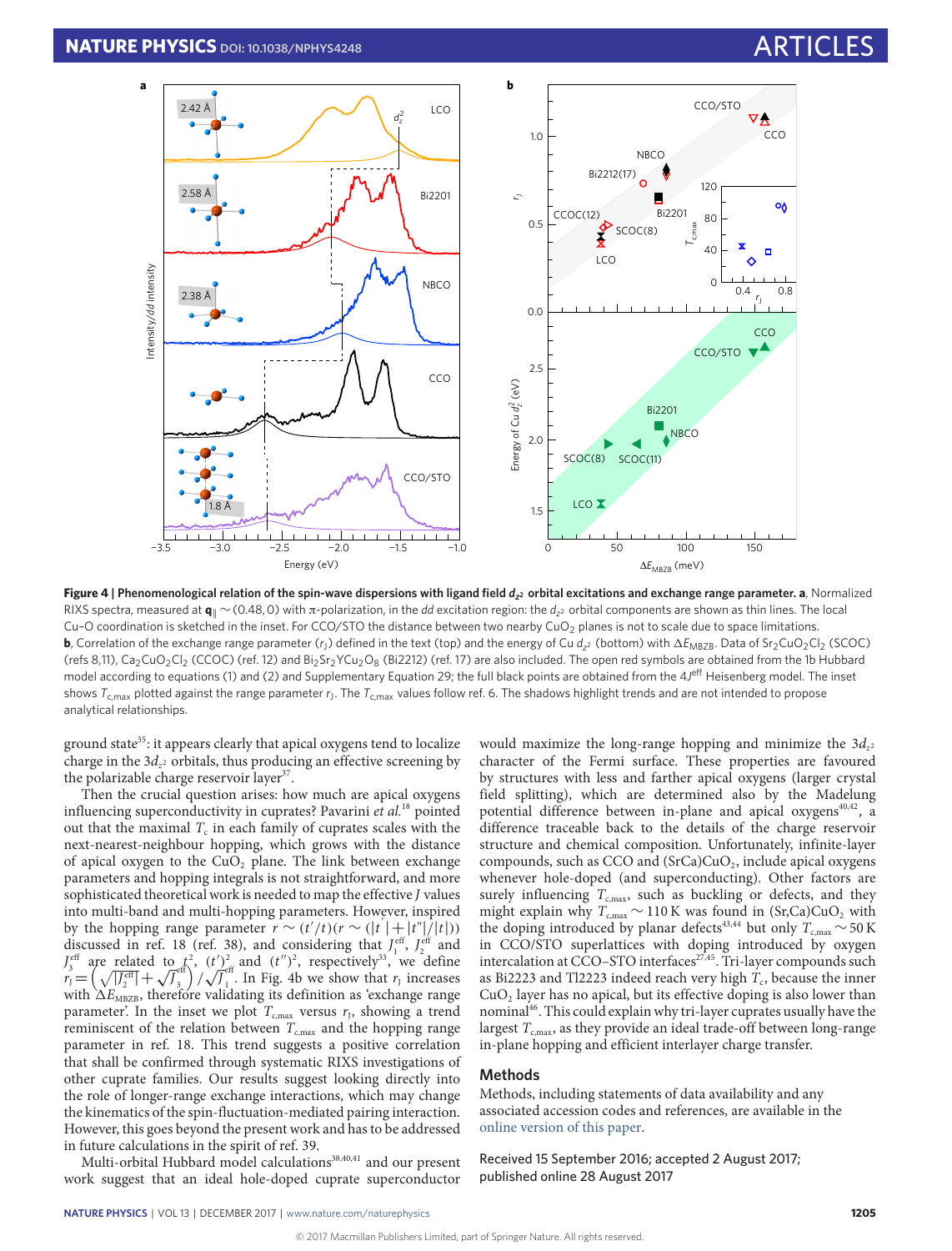## ARTICLES **NATURE PHYSICS DOI: [10.1038/NPHYS4248](http://dx.doi.org/10.1038/nphys4248)**

### **References**

- <span id="page-5-0"></span>1. Ogata, M. & Fukuyama, H. The  $t$ -J model for the oxide high- $T_c$ superconductors. Rep. Prog. Phys. **71,** 036501 (2008).
- <span id="page-5-1"></span>2. Scalapino, D. J. A common thread: the pairing interaction for unconventional superconductors. Rev. Mod. Phys. **84,** 1383–1417 (2012).
- <span id="page-5-2"></span>Mallett, B. P. P. et al. Dielectric versus magnetic pairing mechanisms in high-temperature cuprate superconductors investigated using Raman scattering. Phys. Rev. Lett. **111,** 237001 (2013).
- Munoz, D., Illas, F., Moreira, I. & de, P. R. Accurate prediction of large antiferromagnetic interactions in high-T<sub>c</sub> HgBa<sub>2</sub>Ca<sub>n-1</sub>Cu<sub>n</sub>O<sub>2n+2+δ</sub> (n=2, 3) superconductor parent compounds. Phys. Rev. Lett. **84,** 1579–1582 (2000).
- <span id="page-5-3"></span>5. Ellis, D. S. et al. Correlation of the superconducting critical temperature with spin and orbital excitation energies in  $(Ca_xLa_{1-x})(Ba_{1.75-x}La_{0.25+x})Cu_3O_y$  as measured by resonant inelastic X-ray scattering. Phys. Rev. B **92,** 104507 (2015).
- <span id="page-5-4"></span>6. Eisaki, H. et al. Effect of chemical inhomogeneity in bismuth-based copper oxide superconductors. Phys. Rev. B **69,** 064512 (2004).
- <span id="page-5-5"></span>7. Coldea, R. *et al*. Spin waves and electronic interactions in  $La_2CuO_4$ . *Phys. Rev.* Lett. **86,** 5377–5380 (2001).
- <span id="page-5-6"></span>8. Plumb, K. W., Savici, A. T., Granroth, G. E., Chou, F. C. & Kim, Y.-J. High-energy continuum of magnetic excitations in the two-dimensional quantum antiferromagnet  $Sr_2CuO_2Cl_2$ . *Phys. Rev. B* **89,** 180410(R) (2014).
- <span id="page-5-7"></span>9. Braicovich, L. et al. Magnetic excitations and phase separation in the underdoped La<sub>2−x</sub>Sr<sub>x</sub>CuO<sub>4</sub> superconductor measured by resonant inelastic X-ray scattering. Phys. Rev. Lett. **104,** 077002 (2010).
- <span id="page-5-43"></span>10. Ament, L. J. P., Ghiringhelli, G., Moretti Sala, M., Braicovich, L. & van den Brink, J. Theoretical demonstration of how the dispersion of magnetic excitations in cuprate compounds can be determined using resonant inelastic X-ray scattering. Phys. Rev. Lett. **103,** 117003 (2009).
- <span id="page-5-11"></span>11. Guarise, M. et al. Measurement of magnetic excitations in the two-dimensional antiferromagnetic  $\rm Sr_2CuO_2Cl_2$  insulator using resonant X-ray scattering: evidence for extended interactions. Phys. Rev. Lett. **105,** 157006 (2010).
- <span id="page-5-8"></span>12. Lebert, B. W. et al. Resonant inelastic X-ray scattering study of spin-wave excitations in the cuprate parent compound  $\text{Ca}_2\text{CuO}_2\text{Cl}_2$ . *Phys. Rev. B* **95,** 155110 (2017).
- <span id="page-5-9"></span>13. Le Tacon, M. et al. Intense paramagnon excitations in a large family of high-temperature superconductors. Nat. Phys. **7,** 725–730 (2011).
- 14. Dean, M. P. M. *et al.* Persistence of magnetic excitations in  $La_{2-x}Sr_xCuO_4$  from the undoped insulator to the heavily overdoped non-superconducting metal. Nat. Mater. **12,** 1019–1023 (2013).
- <span id="page-5-10"></span>15. Minola, M. et al. Collective nature of spin excitations in superconducting cuprates probed by resonant inelastic X-Ray scattering. Phys. Rev. Lett. **114,** 217003 (2016).
- <span id="page-5-12"></span>16. Headings, N. S., Hayden, S. M., Coldea, R. & Perring, T. G. Anomalous high-energy spin excitations in the high- $T_c$  superconductor-parent antiferromagnet La2CuO<sup>4</sup> . Phys. Rev. Lett. **105,** 247001 (2010).
- <span id="page-5-13"></span>17. Dalla Piazza, B. et al. Unified one-band Hubbard model for magnetic and electronic spectra of the parent compounds of cuprate superconductors. Phys. Rev. B **85,** 100508(R) (2012).
- <span id="page-5-14"></span>18. Pavarini, E., Dasgupta, I., Saha-Dasgupta, T., Jepsen, O. & Andersen, O. K. Band-structure trend in hole-doped cuprates and correlation with  $T_{c,max}$ . Phys. Rev. Lett. **87,** 047003 (2001).
- <span id="page-5-15"></span>19. Peng, Y. Y. et al. Disappearance of nodal gap across the insulator-superconductor transition in a copper-oxide superconductor. Nat. Commun. **4,** 2459 (2013).
- <span id="page-5-16"></span>20. Salluzzo, M. et al. Thickness effect on the structure and superconductivity of Nd1.2Ba1.8Cu3O<sup>z</sup> epitaxial films. Phys. Rev. B **72,** 134521 (2005).
- <span id="page-5-17"></span>21. Di Castro, D. et al. Occurrence of a high-temperature superconducting phase in (CaCuO2)<sup>n</sup> /(SrTiO3)<sup>m</sup> superlattices. Phys. Rev. B **86,** 134524 (2012).
- <span id="page-5-18"></span>22. Reznik, D. et al. Direct observation of optical magnons in  $YBa<sub>2</sub>Cu<sub>3</sub>O<sub>6.2</sub>$ . Phys. Rev. B **53,** R14741 (1996).
- <span id="page-5-19"></span>23. Hayden, S. M., Aeppli, G., Perring, T. G., Mook, H. A. & Doğan, F. High-frequency spin waves in YBa<sub>2</sub>Cu<sub>3</sub>O<sub>6.15</sub>. Phys. Rev. B 54, R6905 (1996).
- <span id="page-5-20"></span>24. Dalla Piazza, B. et al. Fractional excitations in the square-lattice quantum antiferromagnet. Nat. Phys. **11,** 62–68 (2014).
- <span id="page-5-21"></span>25. Ho, C. M., Muthukumar, V. N., Ogata, M. & Anderson, P. W. Nature of spin excitations in two-dimensional Mott insulators: undoped cuprates and other materials. Phys. Rev. Lett. **86,** 1626–1629 (2001).
- <span id="page-5-22"></span>26. Ament, L. J. P., Van Veenendaal, M. & Van Den Brink, J. Determining the electron–phonon coupling strength from resonant inelastic X-ray scattering at transition metal L-edges. Europhys. Lett. **95,** 27008 (2011).
- <span id="page-5-23"></span>27. Di Castro, D. et al. High- $T_c$  superconductivity at the interface between the CaCuO<sub>2</sub> and SrTiO<sub>3</sub> insulating oxides. Phys. Rev. Lett. **115,** 147001 (2015).
- <span id="page-5-24"></span>28. Adachi, S., Yamauchi, H., Tanaka, S. & Môri, N. High-pressure synthesis of superconducting Sr–Ca–Cu–O samples. Physica C **208,** 226–230 (1993).
- <span id="page-5-25"></span>29. Tranquada, J. M., Shirane, G., Keimer, B., Shamoto, S. & Sato, M. Neutron scattering study of magnetic excitations in YBa<sub>2</sub>Cu<sub>3</sub>O<sub>6+x</sub>. Phys. Rev. B **40,** 4503–4516 (1989).
- <span id="page-5-26"></span>30. Singh, R. R. P. Thermodynamic parameters of the  $T = 0$ , spin  $= 1/2$
- <span id="page-5-27"></span>square-lattice Heisenberg antiferromagnet. Phys. Rev. B **39,** 9760–9763 (1989). 31. Tohyama, T. & Maekawa, S. Angle-resolved photoemission in high  $T_c$  cuprates
- <span id="page-5-28"></span>from theoretical viewpoints. Supercond. Sci. Technol. **13,** R17 (2000). 32. MacDonald, A. H., Girvin, S. M. & Yoshioka, D. t/U expansion for the Hubbard model. Phys. Rev. B **37,** 9753–9756 (1988).
- <span id="page-5-29"></span>33. Delannoy, J. Y., Gingras, M. J. P., Holdsworth, P. C. W. & Tremblay, A. M. Low-energy theory of the  $t$ - $t'$ - $t''$ -U Hubbard model at half-filling: interaction strengths in cuprate superconductors and an effective spin-only description of La2CuO<sup>4</sup> . Phys. Rev. B **79,** 235130 (2009).
- <span id="page-5-30"></span>34. Toth, S. & Lake, B. Linear spin wave theory for single-Q incommensurate magnetic structures. J. Phys. Condens. Matter **27,** 166002 (2015).
- <span id="page-5-31"></span>35. Sala, M. M. et al. Energy and symmetry of dd excitations in undoped layered cuprates measured by Cu L<sup>3</sup> resonant inelastic X-ray scattering. New J. Phys. **13,** 043026 (2011).
- <span id="page-5-32"></span>36. Hozoi, L., Siurakshina, L., Fulde, P. & van den Brink, J. Ab initio determination of Cu 3d orbital energies in layered copper oxides. Sci. Rep. **1,** 65 (2011).
- <span id="page-5-33"></span>37. Johnston, S. et al. Systematic study of electron–phonon coupling to oxygen modes across the cuprates. Phys. Rev. B **82,** 064513 (2010).
- <span id="page-5-34"></span>38. Sakakibara, H. et al. Orbital mixture effect on the Fermi-surface- $T_c$  correlation in the cuprate superconductors: bilayer vs. single layer. Phys. Rev. B **89,** 224505 (2014).
- <span id="page-5-35"></span>39. Dahm, T. et al. Strength of the spin-fluctuation-mediated pairing interaction in a high-temperature superconductor. Nat. Phys. **5,** 217–221 (2009).
- <span id="page-5-36"></span>40. Sakakibara, H., Usui, H., Kuroki, K., Arita, R. & Aoki, H. Two-orbital model explains the higher transition temperature of the single-layer Hg-cuprate superconductor compared to that of the La-cuprate superconductor. Phys. Rev. Lett. **105,** 057003 (2010).
- <span id="page-5-37"></span>41. Sakakibara, H., Usui, H., Kuroki, K., Arita, R. & Aoki, H. Origin of the material dependence of  $T_c$  in the single-layered cuprates. *Phys. Rev. B* **85**, 064501 (2012).
- <span id="page-5-38"></span>42. Ohta, Y., Tohyama, T. & Maekawa, S. Apex oxygen and critical temperature in copper oxide superconductors: universal correlation with the stability of local singlets. Phys. Rev. B **43,** 2968–2982 (1991).
- <span id="page-5-39"></span>43. Azuma, M., Hiroi, Z., Takano, M., Bando, Y. & Takeda, Y. Superconductivity at 110 K in the infinite-layer compound (Sr1−xCa<sup>x</sup> )1−yCuO<sup>2</sup> . Nature **356,** 775–776 (1992).
- <span id="page-5-40"></span>44. Zhang, H. et al. Identity of planar defects in the 'Infinite-layer' copper oxide superconductor. Nature **370,** 352–354 (1994).
- <span id="page-5-41"></span>45. Di Castro, D. et al.  $T_c$  up to 50 K in superlattices of insulating oxides Supercond. Sci. Technol. **27,** 044016 (2014).
- <span id="page-5-42"></span>46. Ideta, S. I. et al. Energy scale directly related to superconductivity in high- $T_c$ cuprates: universality from the temperature-dependent angle-resolved photoemission of Bi<sub>2</sub>Sr<sub>2</sub>Ca<sub>2</sub>Cu<sub>3</sub>O<sub>10+δ</sub>. *Phys. Rev. B* **85,** 104515 (2012).

### **Acknowledgements**

This work was supported by MIUR Italian Ministry for Research through project PIK Polarix and by Fondazione CARIPLO (project ERC-P-ReXS, 2016-0790). M.M. was partially supported by the Alexander von Humboldt Foundation. X.J.Z. is grateful for financial support from the National Natural Science Foundation of China (11334010 and 11534007), the National Key Research and Development Program of China (2016YFA0300300) and the Strategic Priority Research Program (B) of Chinese Academy of Sciences (XDB07020300). The authors acknowledge insightful discussions with O. Andersen, E. D. Torre, T. Devereaux, C. Di Castro, M. Grilli and K. Wohlfeld. The experimental data were collected at beam line ID32 of the European Synchrotron (ESRF) in Grenoble (F) using the ERIXS spectrometer designed jointly by the ESRF and Politecnico di Milano.

### **Author contributions**

G.G., Y.Y.P. and L.B. conceived and designed the experiments with suggestions from B.K.; G.G., Y.Y.P., L.B., M.M., G.D., N.B.B., K.K., A.A., M.C., M.L.T., D.D.C. and G.M.D.L. performed the measurements. D.D.C. and G.B. grew and characterized the CCO and CCO/STO thin films; M.S. and G.M.D.L. grew and characterized the NBCO thin films; Y.Y.P., X.S. and X.J.Z. synthesized, grew and characterized the Bi2201 single crystals. Y.Y.P. and G.G. analysed the experimental data; G.G., Y.Y.P., M.C. and M.M. performed the model calculations. Y.Y.P. and G.G. wrote the manuscript with the help of M.L.T., B.K. and M.M., and contributions from all authors.

### **Additional information**

Supplementary information is available in the [online version of the paper.](http://dx.doi.org/10.1038/nphys4248) Reprints and permissions information is available online at [www.nature.com/reprints.](http://www.nature.com/reprints) Publisher's note: Springer Nature remains neutral with regard to jurisdictional claims in published maps and institutional affiliations. Correspondence and requests for materials should be addressed to G.G.

### **Competing financial interests**

The authors declare no competing financial interests.